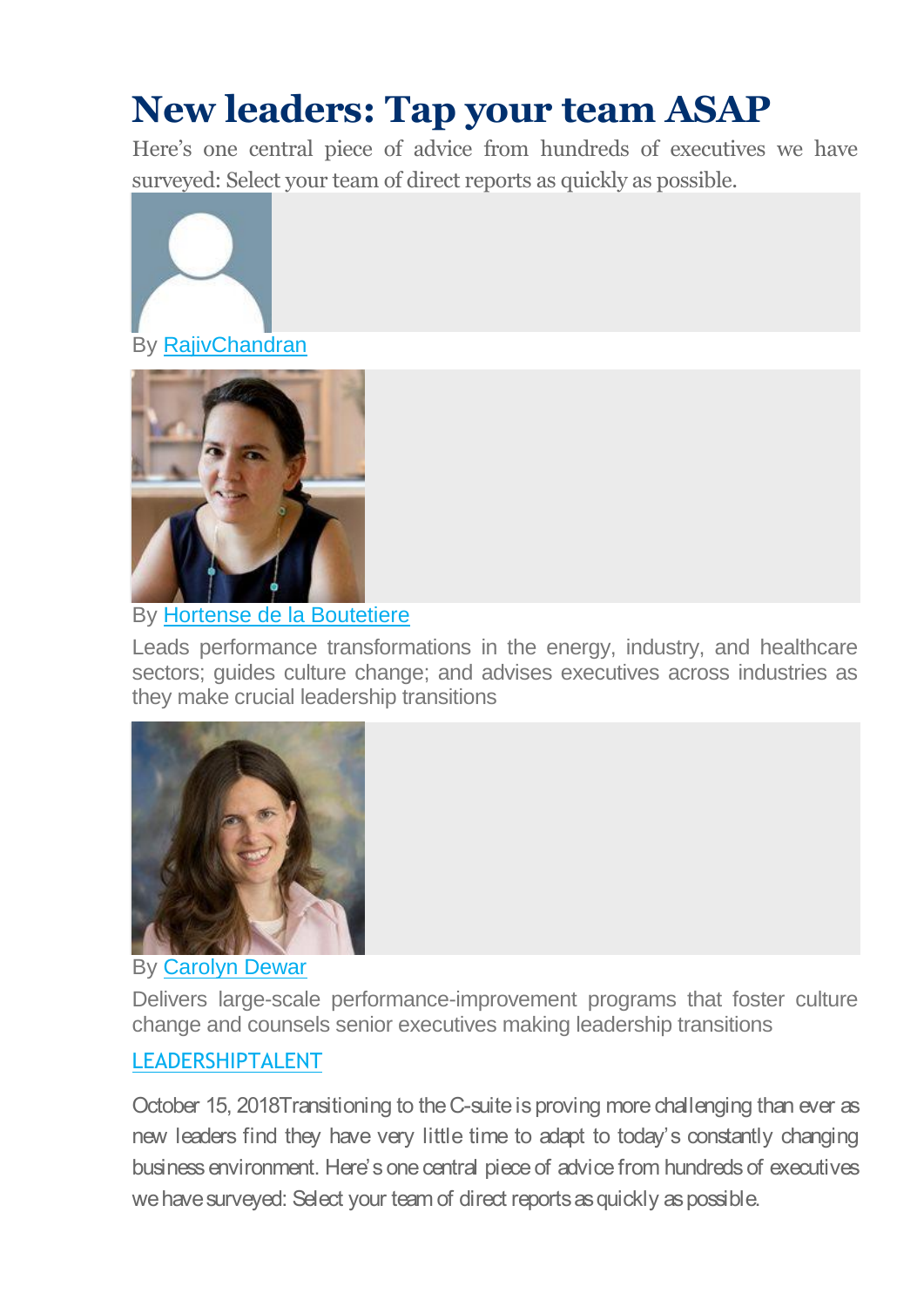What's clear is that success is driven by the ability to [get the right team in place](https://www.mckinsey.com/featured-insights/leadership/ascending-to-the-c-suite) ASAP given the circumstances. Seventy-five percent of our survey respondents consider it very or extremely important to move swiftly, and 72 percent said they wish they had moved faster to put their team in place.

Our survey also reveals success is higher when the team is stabilized more quickly and fewer team changes occur. Still, no magic number exists in terms of the timetable for picking and steadying a top team, or the percentage of an inherited team a new leader should change.

Here are eight tips that can help in [assembling your team](https://www.mckinsey.com/business-functions/learning-programs-for-clients/overview/mckinsey-academy/how-we-help-clients/executive-programs/executive-transitions-master-class) of direct reports quickly:

- 1. Before committing to the role, determine first how much freedom you have to assess your team and make changes, and what constraints, if any, exist that could complicate choosing a team.
- 2. Shun extremes, such as replacing the previous top team or leaving everyone in place. One CEO had this recipe: He kept one-third, brought on another third from colleagues he had worked with, and appointed the other third with younger people from within the organization who offered fresh perspectives.
- 3. Involve HR, of course, but also seek the services of headhunters and other talent consultants who can offer objective perspectives on candidates. This can prove especially helpful if you've come aboard during a crisis and need your team in place quickly.
- 4. Determine the skills and talents you require to achieve your agenda. This includes those with technical expertise and those who excel in people skills who are best able, for instance, to help gain employee support for organizational change.
- 5. Avoid discarding out of hand candidates you don't believe have the right profile for the team. For instance, you might bypass someone with top administrative skills because you think the person can't talk about strategy or planning. Consider what coaching and training that employee can achieve in broadening those perspectives over the next several months; if development doesn't occur, then make a change.